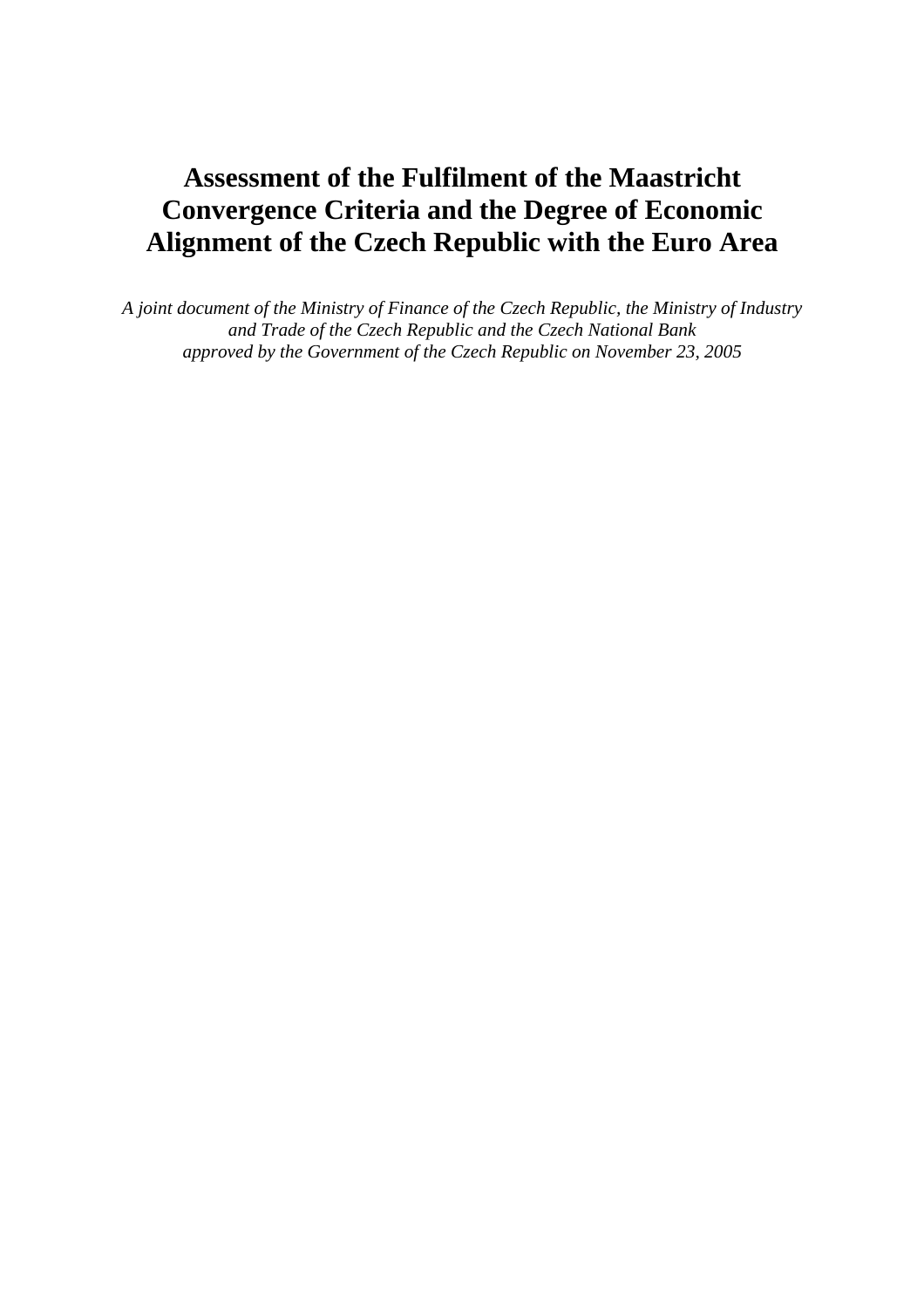# **Contents:**

|           | Summary and Recommendations Regarding the Czech Republic's Preparedness for         |  |
|-----------|-------------------------------------------------------------------------------------|--|
|           |                                                                                     |  |
| 1.1       |                                                                                     |  |
| 1.2       |                                                                                     |  |
| 1.3       |                                                                                     |  |
| 2         | Assessment of the Current and Expected Fulfilment of the Maastricht Convergence     |  |
| Criteria. |                                                                                     |  |
| 2.1       |                                                                                     |  |
| 2.2       |                                                                                     |  |
| 2.3       |                                                                                     |  |
| 2.4       |                                                                                     |  |
| 3         | Assessment of the Czech Republic's Current Economic Alignment with the Euro Area 14 |  |
| 3.1       |                                                                                     |  |
| 3.2       |                                                                                     |  |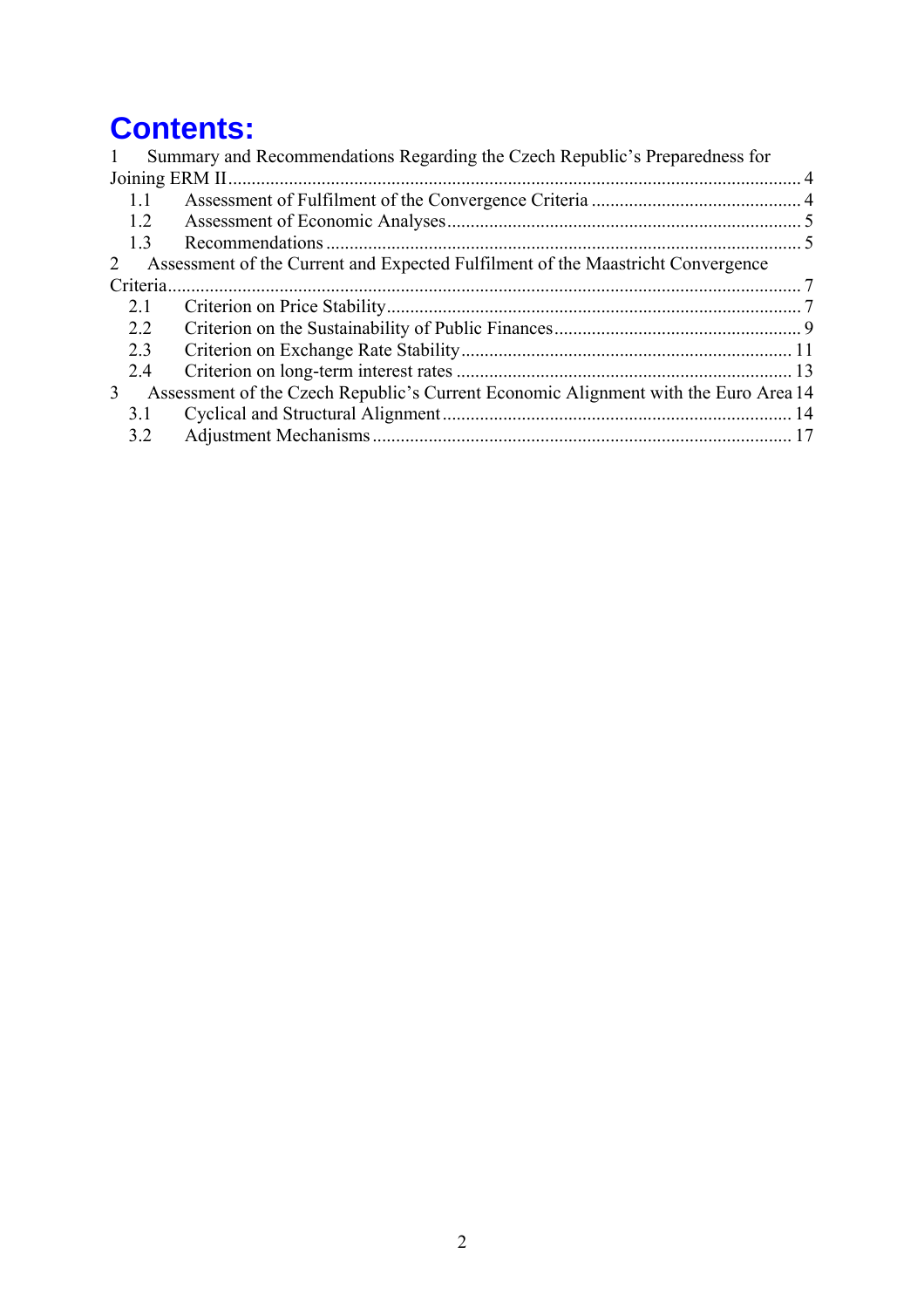# **Tables:**

| Chart 3.1: Real economic convergence of selected states towards euro area in 2004 (euro area |
|----------------------------------------------------------------------------------------------|
| 15                                                                                           |
| 16                                                                                           |
| 17                                                                                           |
| Chart 3.4: Long-term unemployment: ratio of persons unemployed for more than one year to     |
|                                                                                              |
|                                                                                              |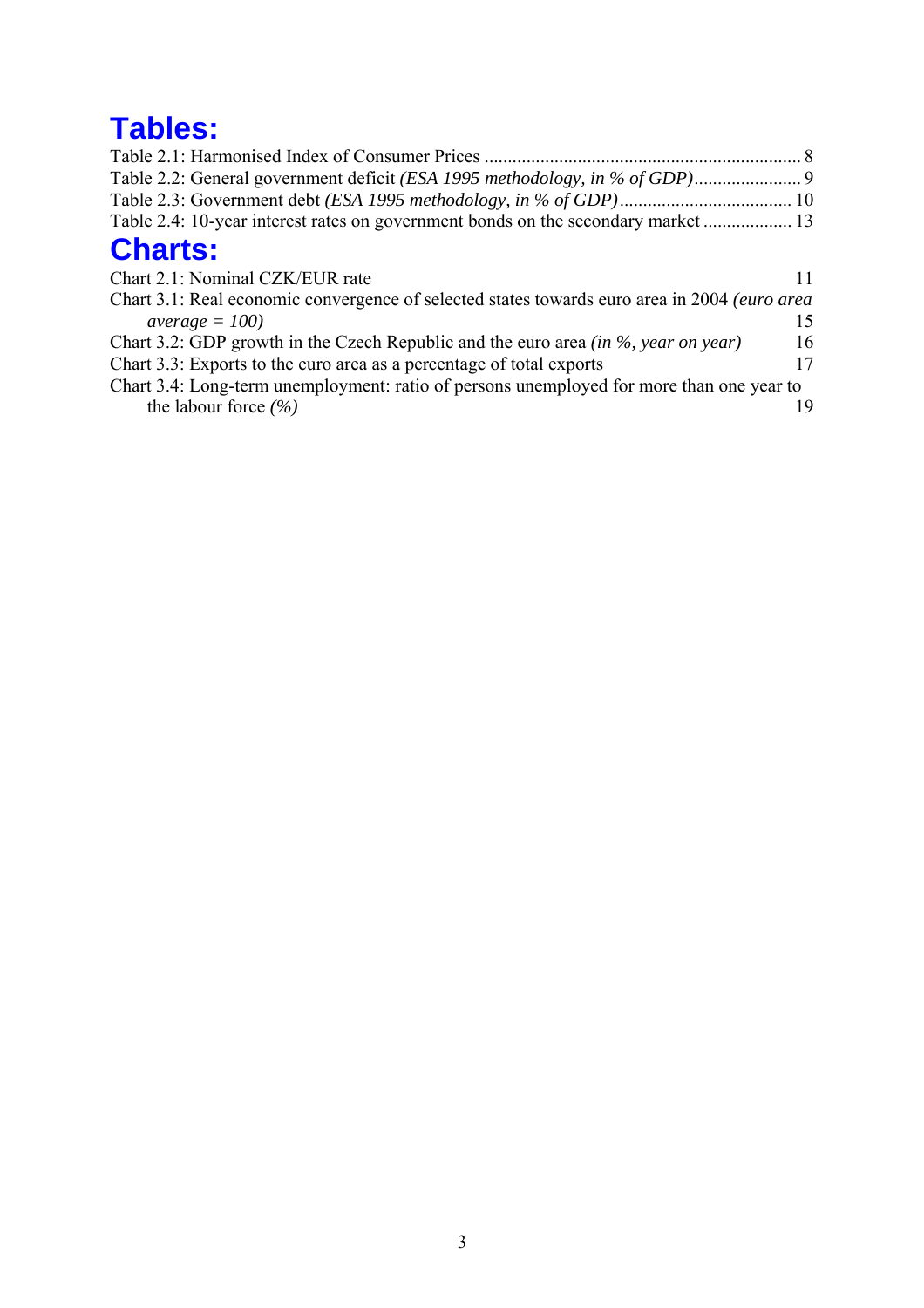# **1 Summary and Recommendations Regarding the Czech Republic's Preparedness for Joining ERM II**

Besides requiring the Member States to harmonise their legislation with Articles 108 and 109 of the Treaty establishing the European Community and the Statute of the ESCB and ECB, the EU legislation requires them to achieve a high degree of sustainable convergence as a precondition for joining the euro area. This is measured by the fulfilment of four convergence criteria: a high degree of price stability, as apparent from the rate of inflation; the long-term sustainability of the government financial position, as measured by the government deficit and government debt; exchange rate stability, as measured by movements in the exchange rate within the normal fluctuation margins of the ERM II system for two years without devaluation; and the durability of convergence as reflected in long-term interest rate levels. As an EU Member State, the Czech Republic is obliged to take steps to be prepared for joining the euro area as soon as possible. However, potential non-fulfilment of the convergence criteria has no consequences for the Czech Republic at present. The only exception is the criterion on the sustainability of public finances, which the Czech Republic has so far been unable to satisfy in a sustainable manner in the area of fiscal deficits. The state's fiscal performance is subject to multilateral surveillance of public finance developments. Failure to observe budgetary discipline led to the commencement of the excessive deficit procedure against the Czech Republic shortly after its accession to the EU. As a result, the Czech Republic has undertaken to reduce the government deficit in a sustainable manner to below 3% of GDP by 2008.

## **1.1 Assessment of Fulfilment of the Convergence Criteria**

The Czech Republic is currently compliant with **the criterion on price stability**. The CNB's inflation target for the national consumer price index for the period starting 2006 has been set at 3%. The CNB has at the same time undertaken to endeavour to ensure that actual inflation does not differ from this target by more than one percentage point in either direction. This target creates conditions for the fulfilment of the criterion near its reference value, provided that inflation in the EU Member States does not deviate too far downwards from the ECB's definition of price stability (inflation "below, but close to 2%"). However, the possibility of non-fulfilment of this criterion cannot be ruled out in the case of unforeseen events with a strong inflationary effect or disinflationary shocks in EU Member States leading to a reduction in the reference value.

The Czech Republic is not compliant with **the criterion on the sustainability of the government financial position.** According to the draft 2005 Convergence Programme, a sustainable decrease in the public budgets deficit to below 3% of GDP can be expected from 2008 onwards. This constitutes a major limitation with respect to the timing of euro adoption. The government debt is still relatively low (despite the present upward trend) compared to the reference value of 60% of GDP. Provided that the draft 2005 Convergence Programme is implemented, there should be no danger of non-fulfilment of either component of this criterion as from 2008.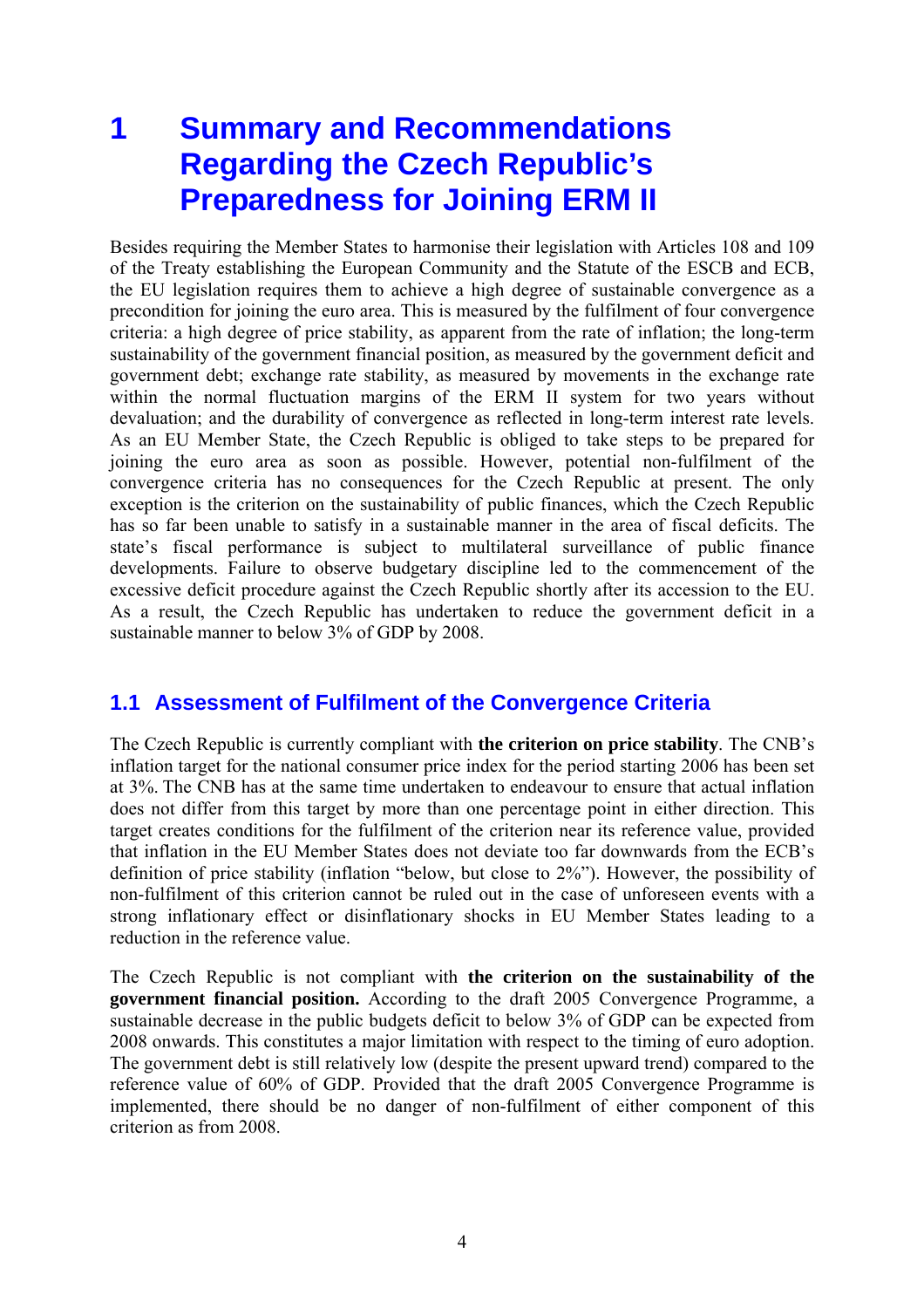Formal assessment of the **exchange rate criterion** will only be possible after the Czech Republic joins ERM II and announces the central parity for the koruna's exchange rate within this mechanism. Moreover, this criterion should not be interpreted mechanically, but in relation to other economic fundamentals and their impact on any exchange rate fluctuations. The fluctuations in the CZK/EUR exchange rate over the last few years have been distinctly smaller than the hypothetical band of  $\pm 15\%$ . Nonetheless, the deviations from the average rate have been quite significant. The koruna has been showing an appreciation trend for some time. At present, therefore, we cannot say for sure whether the past developments would have been assessed as compliant with the condition of movement close to the central parity "without severe tensions".

The Czech Republic is currently compliant with the **long-term interest rate criterion** without any problems. The outlook for several years ahead does not indicate any problems in this area, either. Fulfilment of this criterion is conditional on maintaining financial market confidence in the successful completion of the public finance reform. If the reform is not realised, this may result in a downgrading of the Czech Republic's international rating, a higher risk premium on government bonds and consequently an increase in long-term interest rates (above the reference value in the extreme case).

## **1.2 Assessment of Economic Analyses**

There are numerous indicators that traditionally speak in favour of relatively early adoption of the euro. These include in particular the high degree of openness of the Czech economy, its close trade and ownership links with the euro area, and the achievement of convergence in the inflation rate and nominal interest rates.

In addition, there are some indicators which tended to be unfavourable for the Czech Republic in the past, but which have improved in recent years. These include, for example, GDP per capita, where the Czech Republic is slowly approaching the least advanced countries of the monetary union, and financial sector stability, which has shown a partial improvement.

Long-term stabilisation of public budgets below the 3% reference value and labour market reforms are traditional bottlenecks that will require further efforts prior to euro area entry. The labour market is still characterised by relatively high long-term and structural unemployment, low regional mobility, high costs of terminating employment contracts in the event of their being of short duration, and low motivation for low-income groups to seek jobs. Some positive changes have been introduced recently, for example the introduction of tighter conditions for qualifying for unemployment benefit and easier procedures for setting up businesses. Besides fiscal reforms, greater labour market flexibility is still one of the key challenges going forward.

## **1.3 Recommendations**

Based on the aforementioned analyses and in line with the earlier approved euro adoption strategy, the Ministry of Finance, the Ministry of Industry and Trade and the Czech National Bank recommend that the Czech Government should **not attempt to enter the ERM II during 2006**.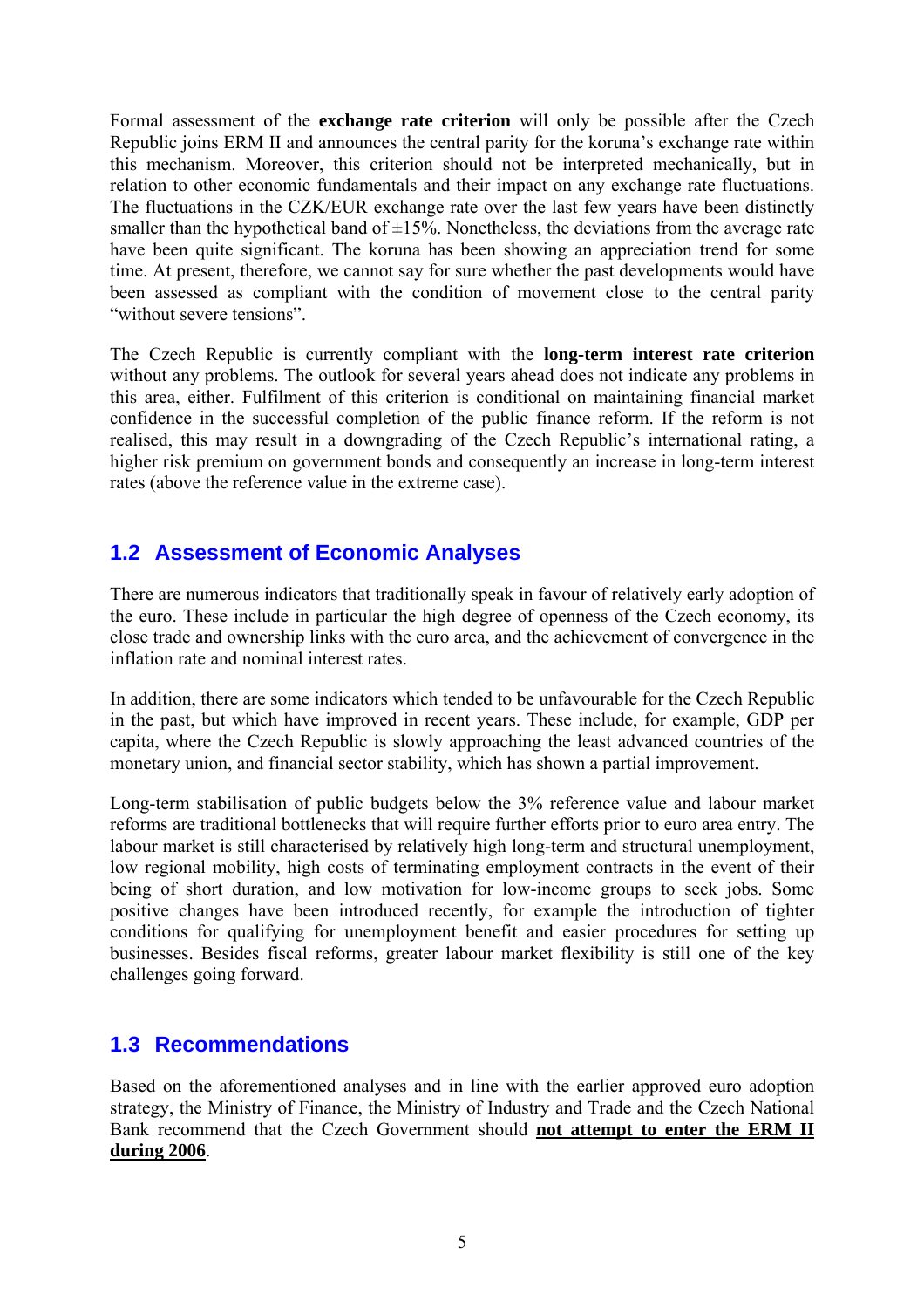The reason is that the conditions have yet to be created for the Czech Republic to meet the requirements for joining the euro area two years after entering the ERM II and to be able to benefit from adopting the euro. Any future change regarding this recommendation depends primarily on progress with the public finance reform and other reforms directed at increasing the flexibility of the Czech economy, and particularly that of the labour market.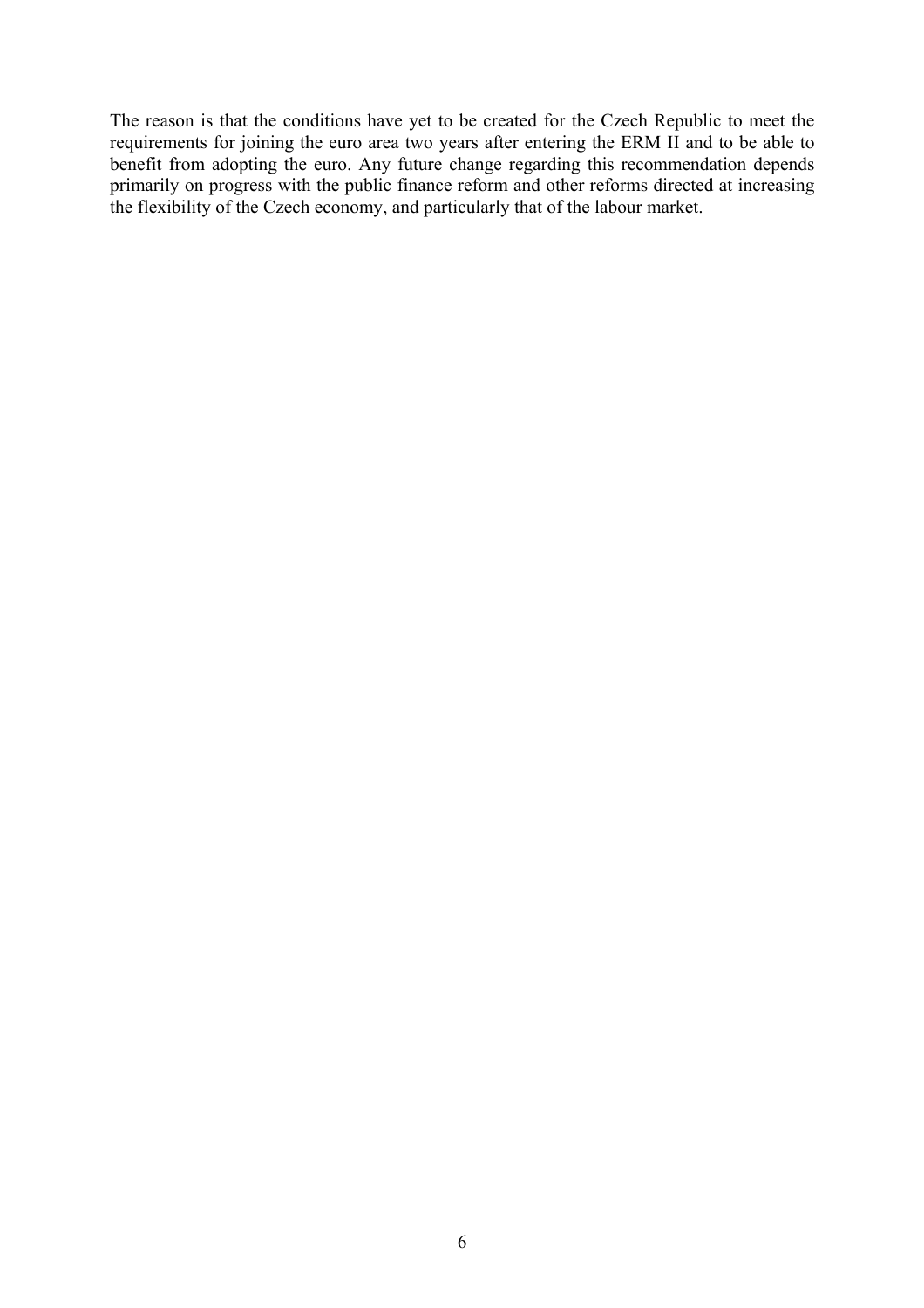## **2 Assessment of the Current and Expected Fulfilment of the Maastricht Convergence Criteria**

The convergence criteria (price stability, the public finance sustainability measured by the government deficit and government debt, exchange rate stability, and the durability of convergence based on long-term interest rates) are defined in the EC Treaty (hereinafter referred to as the "Treaty") and specified in the Protocol on the convergence criteria and the Protocol on the excessive deficit procedure annexed to the Treaty. Fulfilment of the convergence criteria in a sustainable, not only one-off, manner is a necessary condition for adoption of the single currency by a Member State with a derogation.

### **2.1 Criterion on Price Stability**

#### **Box 2.1: Definition of the criterion on price stability**

#### **Treaty provisions**

1

The first indent of Article 121 (1) of the Treaty requires: "the achievement of a high degree of price stability; this will be apparent from a rate of inflation which is close to that of, at most, the three best performing Member States in terms of price stability".

Article 1 of the Protocol on the convergence criteria referred to in Article 121 of the Treaty stipulates that: "the criterion on price stability referred to in the first indent of Article 121 (1) of this Treaty shall mean that a Member State has a price performance that is sustainable and an average rate of inflation, observed over a period of one year before the examination, that does not exceed by more than 1.5 percentage points that of, at most, the three best performing Member States in terms of price stability. Inflation shall be measured by means of the consumer price index on a comparable basis, taking into account differences in national definitions."

#### **Application of Treaty provisions**

With regard to "an average rate of inflation, observed over a period of one year before the examination", the inflation rate is calculated using the increase in the latest available 12-month average of the Harmonised Index of Consumer Prices (HICP) over the previous 12-month average.

The notion of "at most, the three best performing Member States in terms of price stability", which is used for the definition of the reference value, is applied by using the unweighted arithmetic average of the rate of inflation in the three countries with the lowest inflation rates, given that these rates are compatible with price stability. $1$ 

*Source: European Central Bank, European Commission*

The Czech Republic has been compliant with the criterion on price stability since 2002. The only exception was 2004, when inflation increased temporarily owing to changes to indirect

<sup>&</sup>lt;sup>1</sup> The specific implementation of this interpretation in the latest EC Convergence Report (2004) differs somewhat *from the interpretation in the latest ECB Convergence Report (2004). Both reports work with the three countries with the lowest inflation (Finland, Denmark and Sweden) excluding Lithuania, which recorded an inflation rate of -0.2% in the reference period. However, the decision to exclude Lithuania is justified in slightly different ways. For the Commission the reason is that Lithuania showed negative inflation, whereas for the ECB it is that the price developments in Lithuania over the reference period were judged to be due to the accumulation of specific factors; in the ECB's opinion, including such factors in the calculation of the reference value might have distorted the reference value and reduced its usefulness as an economically meaningful benchmark.*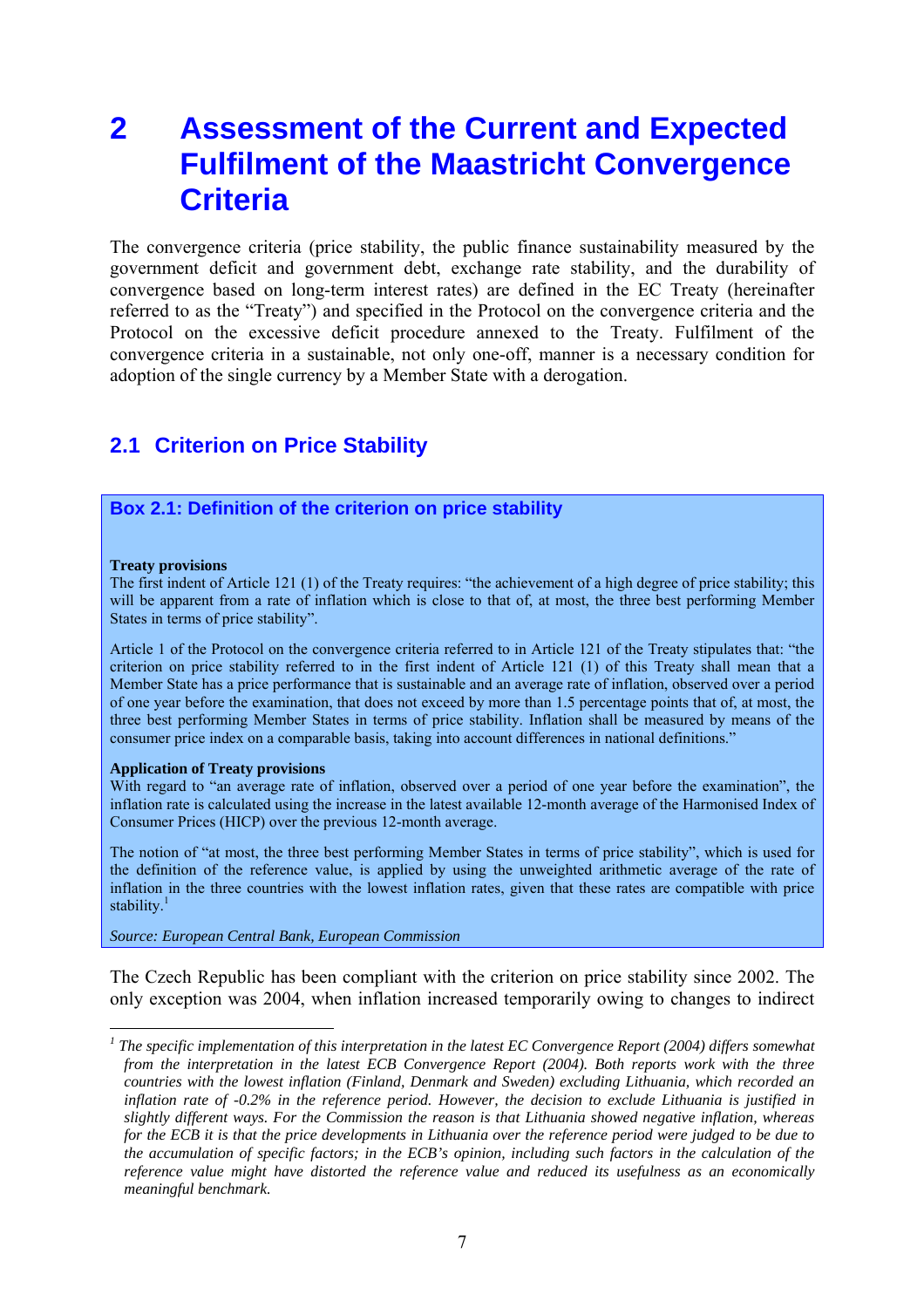taxes and a simultaneous decrease in the reference value due to exceptionally low inflation in some EU countries. According to the current forecast on which the Czech Republic's Convergence Programme is based and to the inflation outlook for EU Member States, there should be no danger of non-fulfilment of this criterion in the future, either (see Table 2.1).

|                                                            | 2002 | 2003 | 2004           | 8/05                                                                    | 2005 | 2006    | 2007       | 2008 |
|------------------------------------------------------------|------|------|----------------|-------------------------------------------------------------------------|------|---------|------------|------|
| Average for 3 EU countries with<br><b>Iowest inflation</b> | 1.4  |      | $1.2$ 0.7 0.9  |                                                                         | 0.9  | 1.3     | 1.3        |      |
| <b>Reference value</b> (1st line +1.5 p.p.)                |      |      |                | $\begin{array}{cccccc} \n2.9 & 2.7 & 2.2 & 2.4 & \n\end{array}$ 2.4 2.8 |      |         | 2.8        | 2.8  |
| <b>Czech Republic*</b>                                     |      |      | $-0.1$ 2.6 1.8 |                                                                         | 1.5  | $2.2\,$ | <b>2.0</b> | 2.1  |

#### **Table 2.1: Harmonised Index of Consumer Prices**  *(average for last 12 months vs. average for previous 12 months, growth in %)*

*Source: Eurostat, European Commission, Convergence Programmes and Stability Programmes of Member States, draft Convergence Programme of the Czech Republic (2005)* 

*Note: The outlook for inflation in the European Union for 2005–2006 is taken from the European Commission's spring economic forecast and that for 2007–2008 from the Member States' Convergence Programmes and Stability Programmes (2004).* 

*\* The forecast for the Czech Republic is taken from the draft Convergence Programme of the Czech Republic (2005), prepared using the data available in September 2005. The CNB's October 2005 forecast expects HICP inflation of 1.7% in 2005, 3.3% in 2006 and 3.1% in 2007.* 

The definition of "at most, the three best performing Member States in terms of price stability" provides some latitude in the assessment of the criterion with respect to which states might be excluded from the calculation of the reference value owing to their inflation rate not being considered "compatible with price stability". The calculation of the reference value in Table 2.1 uses the interpretation where the three best performing countries in terms of price stability are the countries with the lowest positive inflation.

The outlook for the reference value derived from the inflation forecasts in individual Member States shows an upward tendency compared to 2004. This is not consistent, however, with the flat inflation expected in the EU. This expectation reflects the far lower degree of variability in the inflation forecasts of the individual Member States, which, with only some exceptions, do not contain values deviating markedly from the ECB's inflation target. The degree of variability of the inflation forecasts is thus lower than that displayed by the historical data, hence the actually measured inflation rates can be expected to show a greater level of differentiation than the inflation forecasts. This can clearly also mean a lower inflation rate in the key countries for the calculation of the criterion, and hence a lower reference value.

If we derive the outlook for the reference value from past data, in 1999–2004 the criterion ranged between 2.2% and 2.9%. The CNB's inflation target for the national consumer price index for the period starting 2006 has been set at  $3\%$ <sup>2</sup> (the CNB has at the same time undertaken to endeavour to ensure that actual inflation does not differ from this target by more than one percentage point in either direction). This target thus creates conditions for the fulfilment of the criterion near its reference value. The HICP in the Czech Republic has systematically recorded lower inflation levels than the national index<sup>3</sup>. Nonetheless, in 2004,

<sup>1</sup> <sup>2</sup> For details, see the document "The CNB's inflation target from January 2006" of 11 March 2004, which is *available at http://www.cnb.cz/pdf/mp\_cíl\_2006\_c.pdf. 3*

*There are some differences in structure between the consumer basket of the Czech Republic's national consumer price index and that of the HICP. The HICP weights include revenues from purchases by foreigners in the Czech Republic, but do not include hypothetical rents, whereas the national consumer price index does*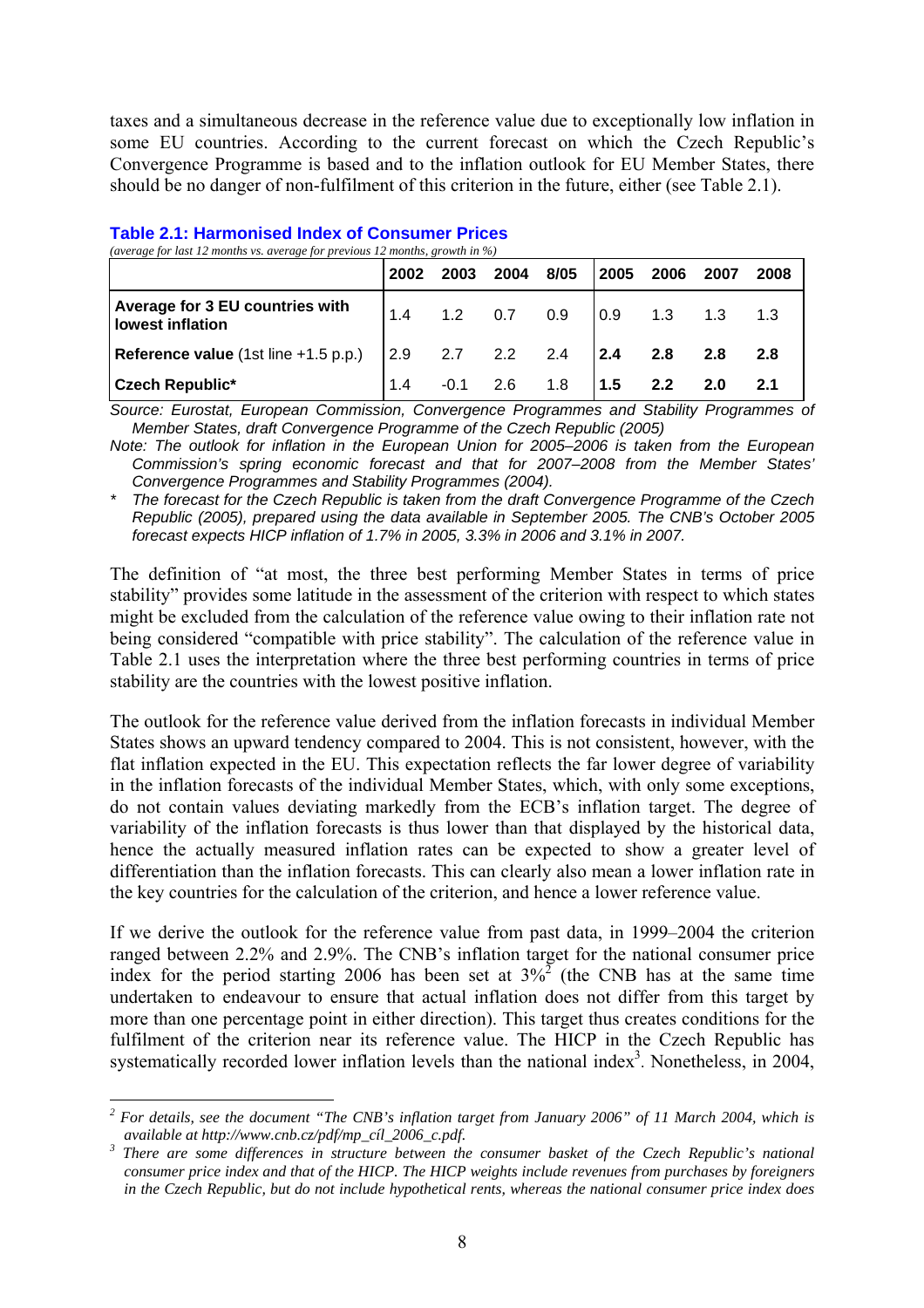for example, disinflationary shocks in some EU countries resulted in a reduction in the reference value, whereas inflation in the Czech Republic recorded a temporary increase, meaning that the Czech Republic was non-compliant with the price stability criterion for a short time. Obviously, non-compliance with the criterion for a time, especially due to external developments, cannot be ruled out in the future, either.

## **2.2 Criterion on the Sustainability of Public Finances<sup>4</sup>**

### **Government deficit criterion**

The first part of the criterion on the sustainability of public finances is focused on short-term to medium-term fiscal developments. The benchmark is the general government deficit under ESA95 national accounts methodology. The current settings of the Czech Republic's public finance parameters prevent it from satisfying the government deficit criterion in a sustainable manner. The outlook for the period ahead suggests that the temporary decline in the deficit to 3% of GDP in 2004 cannot be regarded as sustainable. The ongoing consolidation of public finances is aimed at gradual reducing the government deficit. Provided that the reform continues successfully, fulfilment of the convergence criterion can be expected in 2008 (see Table 2.2)

#### **Table 2.2: Government deficit** *(ESA 1995 methodology, in % of GDP)*

|                 | 2002   | 2003 | 2004                               | 2005 | 2006                 | 2007 | 2008   |
|-----------------|--------|------|------------------------------------|------|----------------------|------|--------|
| Reference value | $-3.0$ |      | $-3.0$ $-3.0$ $-3.0$ $-3.0$ $-3.0$ |      |                      |      | $-3.0$ |
| Czech Republic* | $-6.8$ |      | $-12.5 -3.0$                       |      | $-4.8$ $-3.8$ $-3.3$ |      | $-2.7$ |

*Source: CZSO, draft Convergence Programme of the Czech Republic (2005)* 

*\* The forecast for the Czech Republic is taken from the draft Convergence Programme of the Czech Republic (2005), prepared using the data available in September 2005. The CNB's October 2005 forecast expects a public finance deficit of 3.6% of GDP in 2005, 3.0% of GDP in 2006 and 2.8% of GDP in 2007.* 

### **Box 2.2: Definition of the criterion on the sustainability of the government financial position**

#### **Treaty provisions**

1

The second indent of Article 121 (1) of the Treaty requires: "the sustainability of the government financial position; this will be apparent from having achieved a government budgetary position without a deficit that is excessive, as determined in accordance with Article 104 (6)".

Article 2 of the Protocol on the convergence criteria referred to in Article 121 of the Treaty stipulates that this criterion "shall mean that at the time of the examination the Member State is not the subject of a Council Decision under Article 104 (6) of this Treaty that an excessive deficit exists".

*not include revenues from purchases by foreigners, but does include hypothetical rents. Owing to this difference in basket composition, the HICP inflation rate is on average 0.3 percentage point lower than the national CPI inflation rate. 4*

*The criterion on the sustainability of public finances is satisfied only when both fiscal criteria, i.e. the government deficit and government debt, are fulfilled in a sustainable manner.*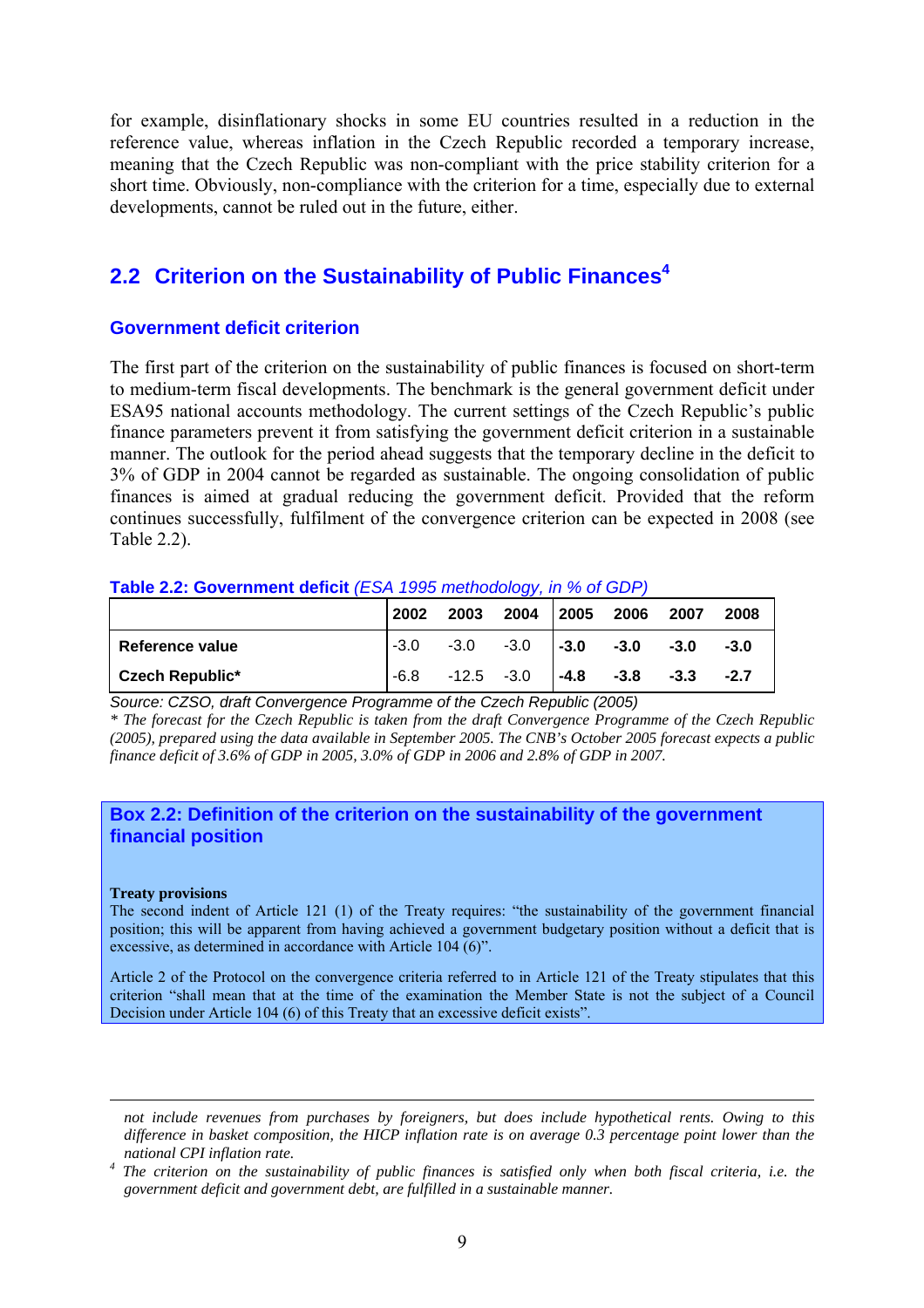Article 104 of the Treaty sets out the excessive deficit procedure. According to Article 104 (2) and (3), the European Commission prepares a report if a Member State does not fulfil the requirements for fiscal discipline, in particular if:

1. the ratio of the planned or actual government deficit to GDP exceeds a reference value (defined in the Protocol on the excessive deficit procedure as 3% of GDP), unless:

- either the ratio has declined substantially and continuously and reached a level that comes close to the reference value; or, alternatively,
- the excess over the reference value is only exceptional and temporary and the ratio remains close to the reference value;

2. the ratio of government debt to GDP exceeds a reference value (defined in the Protocol on the excessive deficit procedure as 60% of GDP), unless the ratio is sufficiently diminishing and approaching the reference value at a satisfactory pace.

#### **Other Treaty provisions – Excessive deficit procedure**

The report prepared by the European Commission under Article 104 (3) of the Treaty should also take into account whether the government deficit exceeds government investment expenditure and all other relevant indicators, including the medium-term economic and budgetary position of the Member State.

The Commission may also prepare a report if, notwithstanding the fulfilment of the criteria, it is of the opinion that there is a risk of an excessive deficit in a Member State. The Economic and Financial Committee formulates an opinion on the Commission's report.

In accordance with Article 104 (6), the EU Council, on the basis of a recommendation from the Commission and having considered any observations which the Member State concerned may wish to make, decides, acting by qualified majority and following an overall assessment, whether an excessive deficit exists in a Member State. Under Article 104 (7) of the Treaty, the EU Council then makes recommendations to the Member State concerned with a view to bringing the deficit below the 3% level within a given period.

*Source: European Central Bank, European Commission*

### **Government debt criterion**

The second part of the criterion monitors the sustainability of public finances from a longerterm perspective based on the level and trend of the general government debt. Given its low initial level of government debt, the Czech Republic has no problem fulfilling this criterion. The government debt growth in recent years largely reflects the inclusion of the majority of the indirect liabilities of the government (particularly government guarantees and the sectorisation of Česká inkasní, the Czech Consolidation Agency and their subsidiaries in the general government sector). The rate of growth in debt is slowing thanks to the public finance reform. Successful completion of the fiscal consolidation should stabilise the government debt level safely below the reference level (see Table 2.3).

| <u>Lable 2.3. Ouvernment debt (LOA 1990 Methodology, In 70 OF ODF)</u> |      |      |                          |             |      |      |      |  |  |
|------------------------------------------------------------------------|------|------|--------------------------|-------------|------|------|------|--|--|
|                                                                        | 2002 | 2003 | 2004                     | $\mid$ 2005 | 2006 | 2007 | 2008 |  |  |
| Reference value                                                        | 60.0 | 60.0 | $60.0$ $\big  60.0$ 60.0 |             |      | 60.0 | 60.0 |  |  |
| Czech Republic*                                                        | 29.8 |      | 36.8 36.8 37.4 37.1 37.9 |             |      |      | 37.8 |  |  |

### **Table 2.3: Government debt** *(ESA 1995 methodology, in % of GDP)*

*Source: CZSO, draft Convergence Programme of the Czech Republic (2005)* 

*\* The forecast for the Czech Republic is taken from the draft Convergence Programme of the Czech Republic (2005), prepared using the data available in September* 2005. *The CNB's October 2005 forecast expects a government debt of 35.8% of GDP in 2005, 36.1% of GDP in 2006 and 36.7% of GDP in 2007.*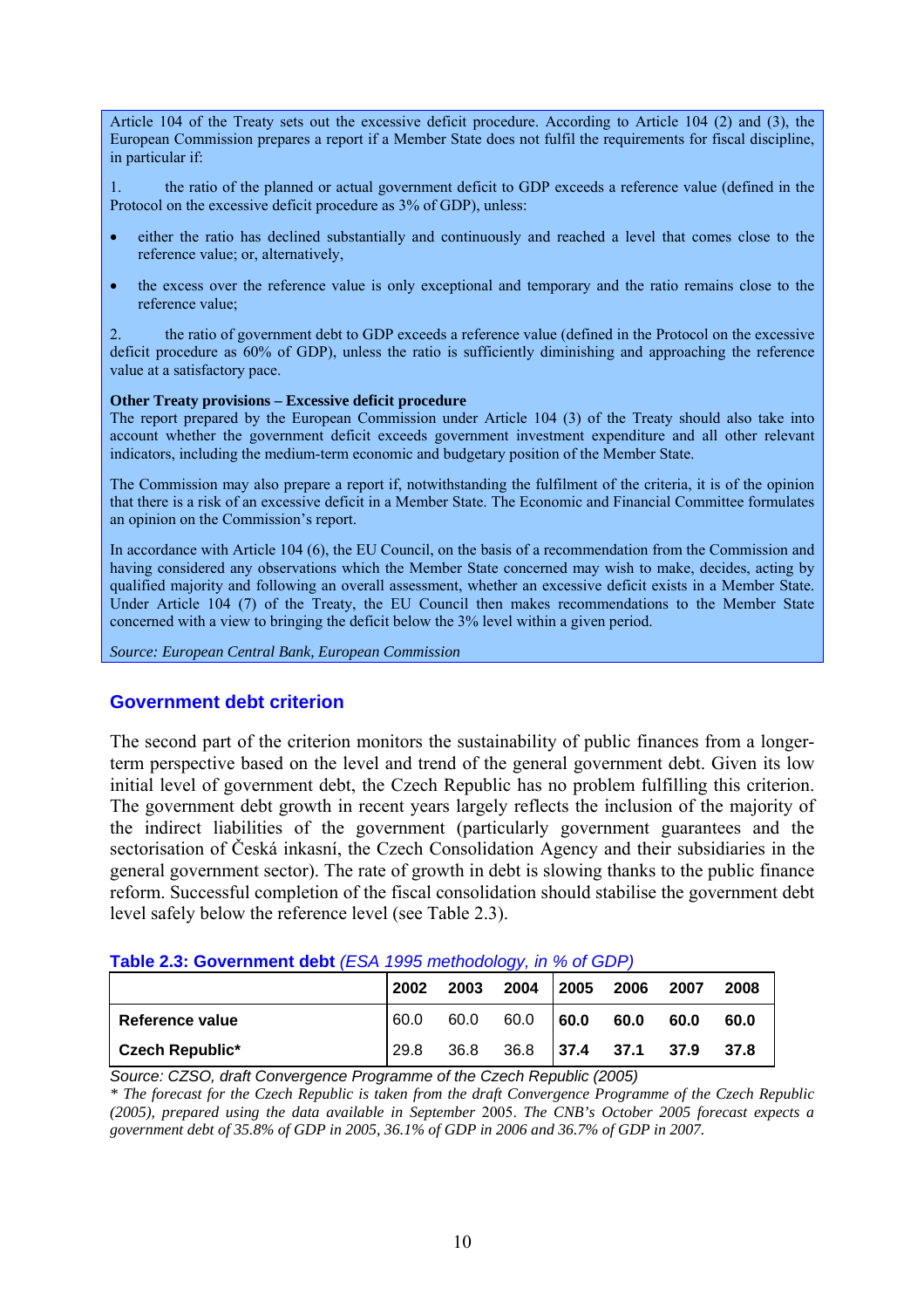### **2.3 Criterion on Exchange Rate Stability**

The Czech Republic does not participate in ERM II, so the central parity of the CZK/EUR rate has not been set yet. For this reason, the exchange rate criterion cannot be formally assessed. In Chart 2.1, the central parity is, for illustration, assumed to be the average of the daily rates for 2002–2004.

#### **Chart 2.1: Nominal CZK/EUR rate**



*Source: CNB* 

*Note: In the chart, an upward movement in the exchange rate means an appreciation of the koruna.*  The hypothetical central parity is simulated by the average rate for 2002–2004.

The fluctuations in the CZK/EUR exchange rate over the last few years have been distinctly smaller than the hypothetical band of  $\pm 15$ %. Nonetheless, the deviations from the average rate have been quite significant. The koruna has been showing an appreciation trend for some time. The definition of the criterion implies that its interpretation is not entirely clear and that the assessment of fulfilment of this criterion will take also into account other factors than the exchange rate level alone. We cannot therefore say for sure whether the present situation would be assessed as compliant with the condition of movement close to the central parity "without severe tensions".

#### **Box 2.3: Definition of the criterion on exchange rate stability**

#### **Treaty provisions**

The third indent of Article 121 (1) of the Treaty requires: "the observance of the normal fluctuation margins provided for by the exchange-rate mechanism of the European Monetary System, for at least two years, without devaluing against the currency of any other Member State".

Article 3 of the Protocol on the convergence criteria referred to in Article 121 (1) of the Treaty stipulates that: "the criterion on participation in the exchange-rate mechanism of the European Monetary System referred to in the third indent of Article 121 (1) of this Treaty shall mean that a Member State has respected the normal fluctuation margins provided for by the exchange-rate mechanism of the European Monetary System without severe tensions for at least the last two years before the examination. In particular, the Member State shall not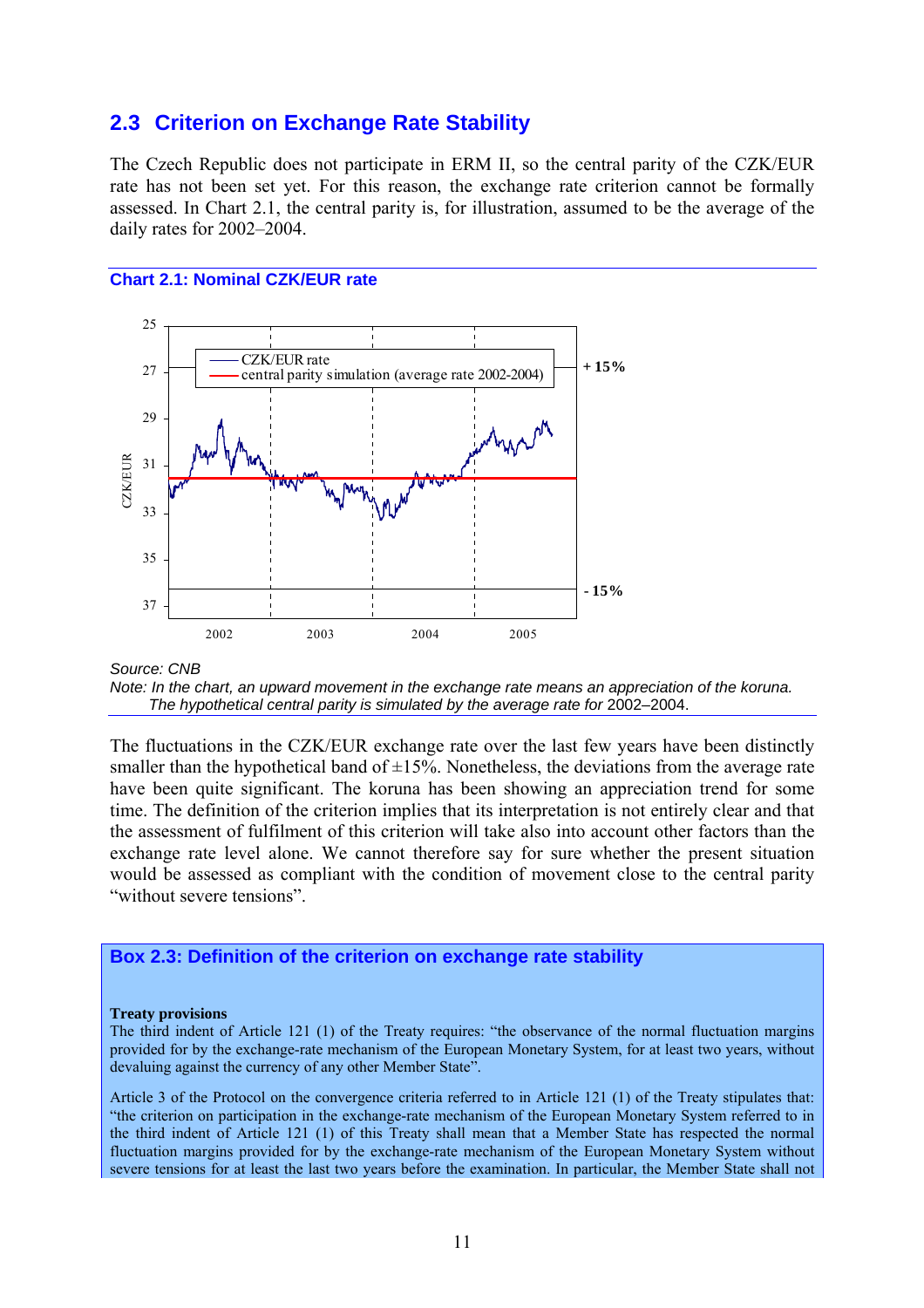have devalued its currency's bilateral central rate against any other Member State's currency on its own initiative for the same period."

#### **Application of Treaty provisions**

The Treaty refers to the criterion of participation in the European exchange-rate mechanism (ERM until December 1998 and ERM II since January 1999).

First, the ECB assesses whether the country has participated in ERM II "for at least the last two years before the examination", as stated in the Treaty.

Second, as regards the definition of "normal fluctuation margins", the ECB recalls the formal opinion that was put forward by the EMI Council in October 1994 and its statements in the November 1995 report entitled "Progress towards Convergence".

The EMI Council's opinion of October 1994 stated that "the wider band has helped to achieve a sustainable degree of exchange rate stability in the ERM", that "the EMI Council considers it advisable to maintain the present arrangements", and that "member countries should continue to aim at avoiding significant exchange rate fluctuations by gearing their policies to the achievement of price stability and the reduction of fiscal deficits, thereby contributing to the fulfilment of the requirements set out in Article 121 (1) of the Treaty and the relevant Protocol"

In the November 1995 report entitled "Progress towards Convergence" it was stated that "when the Treaty was conceived, the 'normal fluctuation margins' were  $\pm 2.25\%$  around bilateral central parities, whereas a  $\pm 6\%$  band was a derogation from the rule. In August 1993 the decision was taken to widen the fluctuation margins to  $\pm 15\%$ , and the interpretation of the criterion, in particular of the concept of 'normal fluctuation margins', became less straightforward". It was then also proposed that account would need to be taken of "the particular evolution of exchange rates in the European Monetary System (EMS) since 1993 in forming an ex post judgement".

Against this background, in the assessment of exchange rate developments the emphasis is placed on exchange rates being close to the ERM II central rates.

Third, the issue of the presence of "severe tensions" or "strong pressures" on the exchange rate is addressed by examining the degree of deviation of exchange rates from the ERM II central rates against the euro. Other indicators, such as short-term interest rate differentials vis-à-vis the euro area and their evolution, are used as well. The role played by foreign exchange interventions is also considered.

*Source: European Central Bank, European Commission*

1

Successful participation in ERM II depends in particular on the degree of alignment with the euro area economy, on market flexibility and on the consistency of economic policies. The euro-strategy recommends participation in ERM II for the minimum required period of two years only. This implies that "the Czech Republic should enter the ERM II only after conditions have been established which enable it to introduce the euro at the time of the assessment of the exchange rate criterion and to then benefit from its introduction without experiencing any problems"<sup>5</sup>.

Compared to the present exchange rate regime of managed floating, ERM II entry will be a new element which might have a substantial effect on the behaviour of the exchange rate. The key problem with switching to the ERM II mechanism will be setting the appropriate (sustainable) central parity.

*<sup>5</sup> For details, see the joint document of the CNB and the Czech Government entitled "The Czech Republic's Euro-area Accession Strategy" at http://www.mfcr.cz/cps/rde/xchg/mfcr/hs.xsl/eu\_dokumenty\_11297.html.*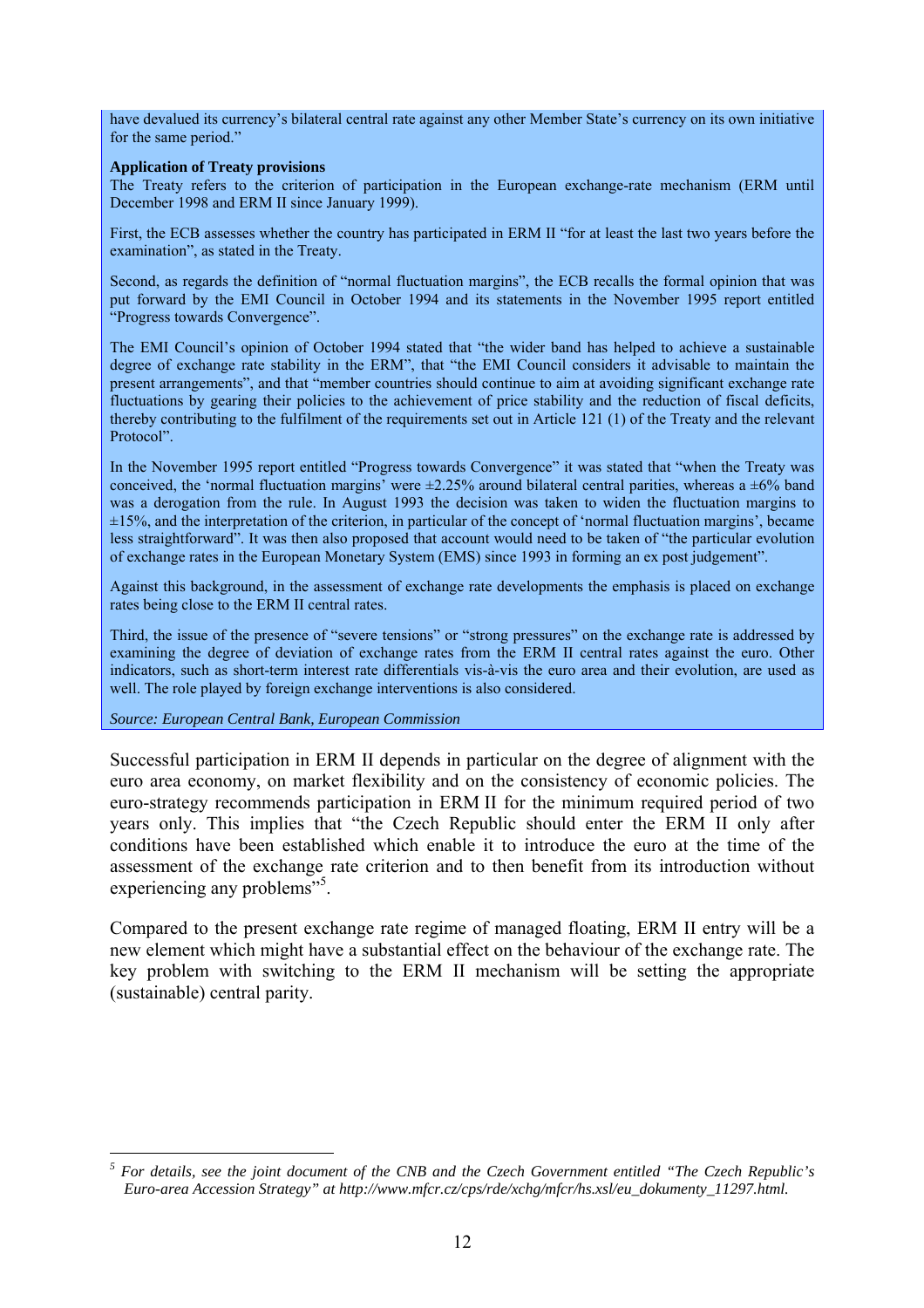## **2.4 Criterion on long-term interest rates**

### **Box 2.4: Definition of the criterion on long-term interest rates**

#### **Treaty provisions**

The fourth indent of Article 121 (1) of the Treaty requires: "the durability of convergence achieved by the Member State and of its participation in the exchange-rate mechanism of the European Monetary System being reflected in the long-term interest-rate levels".

Article 4 of the Protocol on the convergence criteria referred to in Article 121 (1) of the Treaty stipulates that: "the criterion on the convergence of interest rates referred to in the fourth indent of Article 121 (1) of this Treaty shall mean that, observed over a period of one year before the examination, a Member State has had an average nominal long-term interest rate that does not exceed by more than 2 percentage points that of, at most, the three best performing Member States in terms of price stability. Interest rates shall be measured on the basis of longterm government bonds or comparable securities, taking into account differences in national definitions."

#### **Application of Treaty provisions**

First, with regard to "an average nominal long-term interest rate" observed over "a period of one year before the examination", the long-term interest rate has been calculated as an arithmetic average over the latest 12 months for which HICP data were available.

Second, the notion of "at most, the three best performing Member States in terms of price stability" which is used for the definition of the reference value has been applied by using the unweighted arithmetic average of the long-term interest rates if the three countries with the lowest inflation rates. Interest rates have been measured on the basis of harmonised long-term interest rates, which were developed for the purpose of assessing convergence.

*Source: European Central Bank (ECB)*

1

The Czech Republic is currently compliant with the criterion on long-term interest rates and no problems are expected in this area in the future  $6$  (see Table 2.4).

#### **Table 2.4: 10-year interest rates on government bonds on the secondary market**  *(average for the last 12 months, in %)*

|                                                    | 2002 | 2003      | 2004                | 7/05 | 2005         | 2006 | 2007           | 2008 |
|----------------------------------------------------|------|-----------|---------------------|------|--------------|------|----------------|------|
| Average for 3 countries with lowest  <br>inflation | 4.90 |           | 4.12  4.28  3.76    |      | 3.8          | 4.2  | $4.2\quad 4.2$ |      |
| <b>Reference value</b> (1st line $+ 2.0 p.p.)$     |      |           | 6.90 6.12 6.28 5.76 |      | $\sqrt{5.8}$ | 6.2  | 6.2            | 6.2  |
| <b>Czech Republic</b>                              |      | 4.12 4.75 |                     | 4.01 | 3.3          | 3.4  | 3.9            | 4.0  |

*Source: Eurostat, Macroeconomic Forecast of the Czech Ministry of Finance (October 2005)* 

The forecast for interest rates on government bonds in the Czech Republic is dependent on the successful completion of the public finance consolidation. Any loss of financial market confidence in the outcome of the fiscal reform could very quickly pass through into a rise in the risk premium on long-term interest rates and endanger the fulfilment of this convergence criterion.

<sup>&</sup>lt;sup>6</sup> As no forecast for the time horizon under review is available for the long-term interest rates of the countries *that should, according to the inflation forecast, form the basis for calculating the criterion, the projection of the reference value in Table 2.4 is based on the technical assumption that long-term interest rates will move in line with inflation, i.e. real interest rates will not change. The reference value in 2005–2008 should therefore be viewed as only tentative.*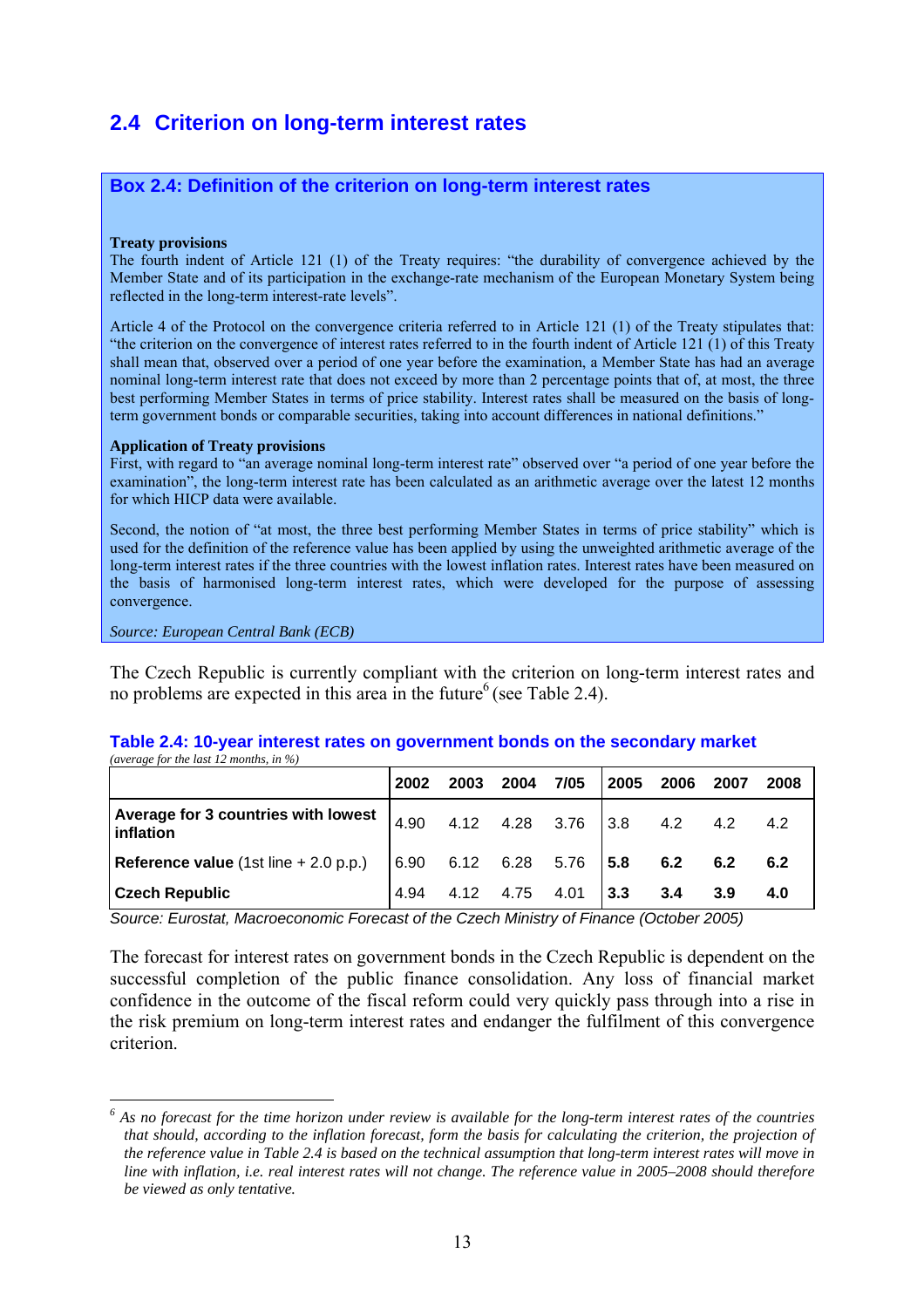# **3 Assessment of the Czech Republic's Current Economic Alignment with the Euro Area**

This part summarises the results of a set of analyses directed at assessing the Czech economy's alignment with the euro area over and above the formal criteria whose fulfilment is assessed in the previous part. Entry into the euro area will fundamentally change the Czech economy's possibilities for adjusting to economic shocks. There will be no possibility of adjusting to the euro area countries, i.e. the Czech Republic's biggest trading partners, through movements in the exchange rate. Monetary policy will be formulated at the euro area level; hence, there will be a risk of the monetary conditions not corresponding to the situation in the Czech economy at any given moment. Therefore, it is important to examine how big this risk is and how well the Czech economy will be able to respond if it materialises.

The analyses are divided into two basic groups by the type of question which they try to answer. The section entitled "Cyclical and Structural Alignment" indicates the size of the risk of economic shocks whose impact on the Czech economy will differ from that on the euro area as a whole ("asymmetric shocks"). The section entitled "Adjustment Mechanisms" answers the question of to what extent the Czech economy is capable of absorbing the impacts of possible asymmetric shocks. The basic theoretical starting point for the underlying analyses is the theory of optimum currency areas. These analyses are aimed at assessing the evolution of the alignment indicators over time and in comparison with selected countries which either are euro area members already (Austria, Portugal and Greece<sup>7</sup> were selected) or aspire to such membership (Poland, Slovakia and Hungary)<sup>8</sup>. The conclusion as to whether the Czech economy is sufficiently prepared for adopting the single currency cannot be made in absolute terms, but can ensue from the aforementioned comparison with other countries and the assessment of developments over time. In general, it can be expected that the benefits of adopting the single currency will grow with greater economic alignment and stronger adjustment mechanisms.

## **3.1 Cyclical and Structural Alignment**

The costs arising from the loss of the Czech Republic's own monetary policy will be particularly felt if the Czech economy is not aligned with the euro area economy and its develoment, therefore, deviates frequently from that in the euro area. The risks arising from the Czech Republic's accession to the euro area will decrease as the degree of alignment increases.

The degree of real economic convergence is a fundamental indicator of the economy's similarity to the euro area. A higher degree of convergence prior to ERM II entry and euro adoption will decrease the potential pressures stemming from price level convergence and appreciation of the real exchange rate. In terms of GDP per capita, the Czech Republic is slowly approaching the least advanced countries, while it is lagging in price level (see Chart

 *7 The euro area countries were selected so as to include countries that are comparable in terms of economic level and countries with which the Czech economy has trading links.* 

 $<sup>8</sup>$  All the analyses attempted to make comparisons with all the selected countries, but in some cases that was not</sup> *possible owing to a lack of relevant statistical data.*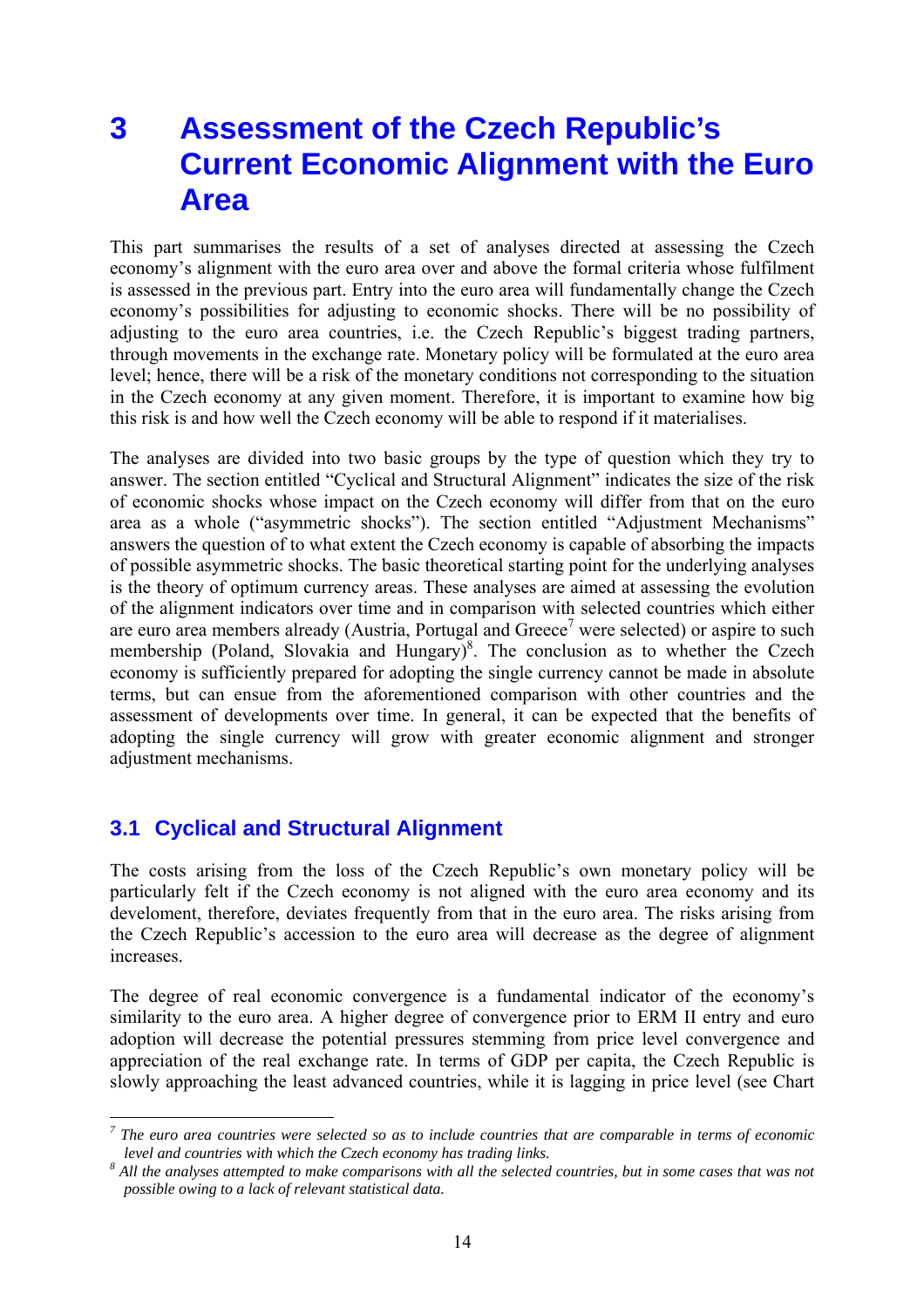3.1). Going forward, we can expect a real appreciation of the koruna against the euro of 2%– 3% year on year, with a gradually declining tendency. In the presence of a persisting need for a high rate of real appreciation of the koruna after joining the euro area, we can expect rather higher domestic inflation than average inflation in the euro area and, as a result, lower real interest rates than the average for the euro area. Were this situation to persist in the long term, it could pose a certain risk.





Source: Eurostat, CNB calculation

Sufficient **alignment of the business cycle and similarity of economic shocks** are preconditions for a single monetary policy to have an effective and appropriate effect on an economy in a monetary union. Statistical calculations for the period 1995–2004 show that the alignment of the business cycle of the Czech economy with the euro area has been increasing since 1999 (see Chart 3.2). However, this trend is not very robust so far. $9$ 

An **analysis of the potential impacts of the increased inflow of money from EU structural funds**, which could generate a short-term fiscal impulse for domestic demand, formed part of the analyses conducted. According to current forecasts, this impulse should peak in 2007 and 2008. The analysis reveals that monetary policy, if co-ordinated with other macroeconomic policies, can help to deal with the macroeconomic impacts of this inflow using standard instruments, and that the risk of large movements in interest rates, exchange rate and inflation might arise only in the event of other simultaneous shocks acting in the same direction.

**The structure of the Czech economy** in terms of product creation is broadly similar to that of the euro area economy, although it retains a specific feature in the form of a higher share of industry at the expense of services. However, the Czech economy has a lower (and slowly falling) degree of structural similarity compared to some countries (e.g. Hungary, Portugal and Austria).

1

GDP per capita in purchasing power parity GDP average price level

<sup>&</sup>lt;sup>9</sup> The methods used were correlation analysis and VAR model analysis.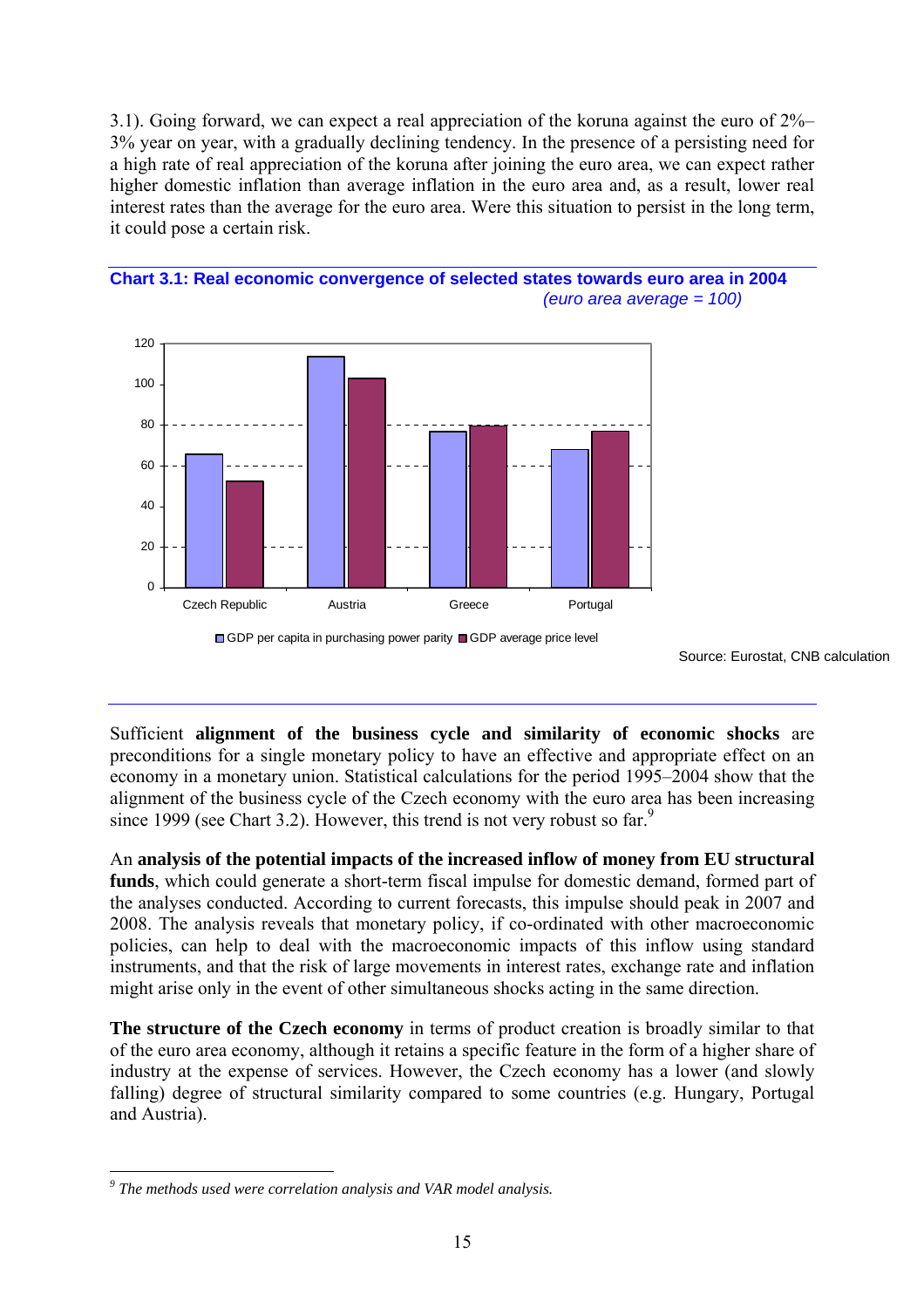



**Nominal interest rates** in the Czech Republic do not differ significantly from those in the euro area. Czech interest rates have been close to, or lower than, euro area rates since 2002. The economy would thus not suffer a shock by moving to the single monetary policy. In the other new member states monitored, the difference in interest rates is distinctly larger. In recent years, the koruna's **exchange rate** against the dollar has been moving similarly to the euro's exchange rate against the dollar. This reflects the absence of major asymmetric pressures. Of the other Central European countries monitored, only Slovakia has a similarly strong link between its domestic currency and the euro.

The high degree of **openness of the Czech economy** to the euro area is the principal argument for adopting the single currency. The share of exports and imports of goods and services from the euro area in total Czech exports and imports has been fluctuating around 60% since the end of the 1990s (see Chart 3.3). Austria and Portugal, i.e. the countries included in the comparison apart from Greece, have a similar degree of openness to the euro area. The Czech economy's ownership links with the euro area are also relatively high by comparison with other countries. The existence of strong economic integration creates conditions for future convergence of the business cycles in the Czech economy and the euro area and for a decline in the probability of asymmetric shocks. The high openness of the Czech economy also increases the potential benefits arising from the elimination of potential exchange rate fluctuations vis-à-vis our main trading partners. Another positive aspect is the share of intra-industry trade between the Czech Republic and the EU, which is quite high relative to the EU Member States included in the comparison.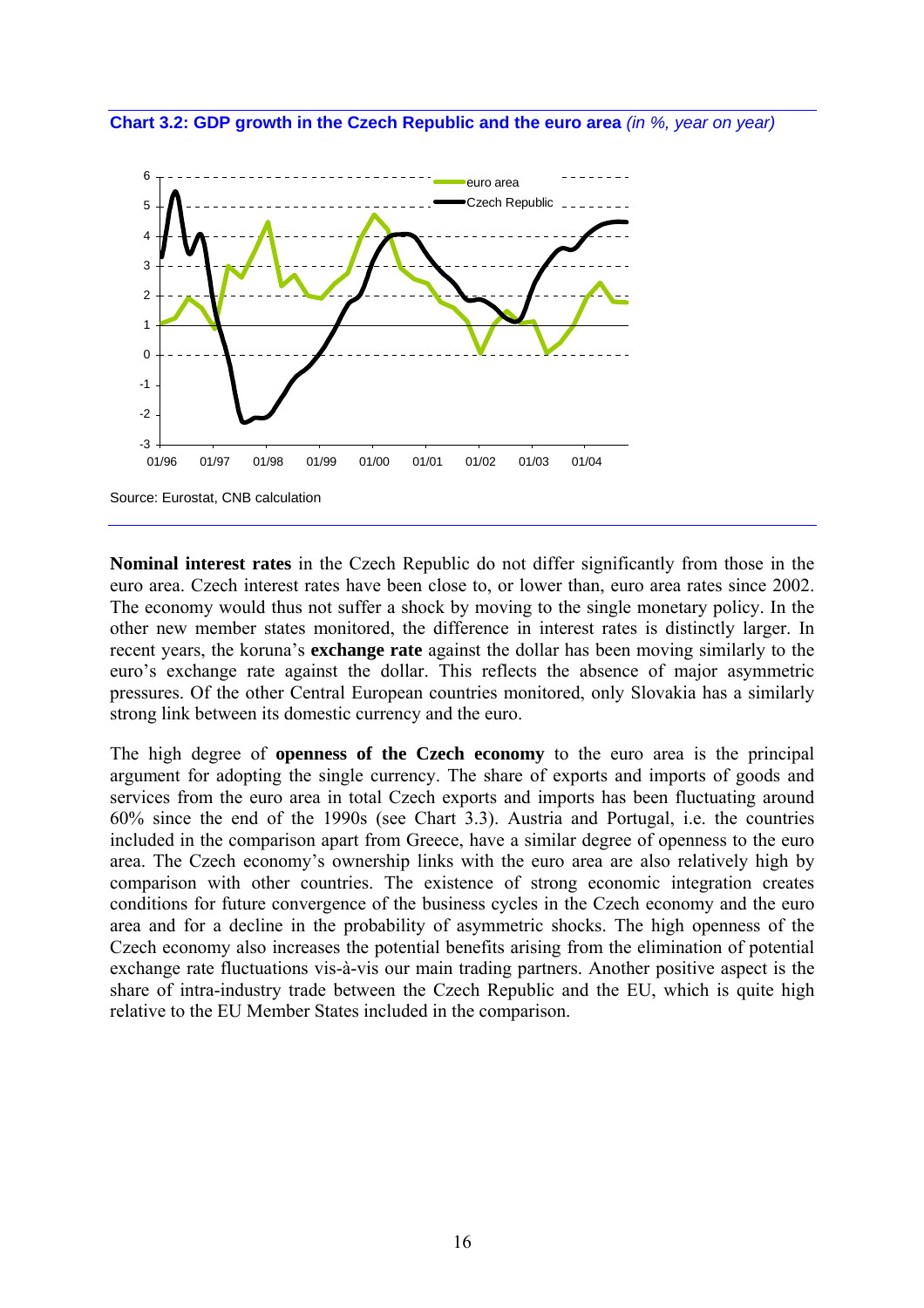

**Chart 3.3: Exports to the euro area as a percentage of total exports**

Differences in **financial intermediation** may cause similar shocks – and the ECB's subsequent single monetary policy measures – to have different impacts on different economies. An unstable financial sector may also be a source of shocks itself. The relative size of the financial sector in the Czech Republic, as measured by the ratio of assets to GDP, is roughly two-fifth of that in Austria and Portugal and the euro area average. A more detailed look reveals that the Czech Republic is lagging behind the euro area countries in lending. By comparison with Austria and Portugal, the volume of loans in relative terms (including the government sector) is up to three times lower. However, the Czech Republic has the most developed financial intermediation system of the new Member States included in the comparison. The qualitative indicators attest to the maintenance of financial stability in the Czech Republic.

Overall, we can say that the financial sector is prepared for smooth functioning in the euro area, with strong ownership links to European banks and a standard range of financial services. The financial sector's openness to, and integration with, European markets may to some extent lower the costs incurred by economic agents due to the existence of independent monetary policy. The rapid increase in lending and in particular the fast growth in loans to households are attracting attention as regards financial stability. The banking sector should be capable of handling these processes provided that the related risks are managed in a prudent manner, in particular with respect to the rate of growth of total household debt.

### **3.2 Adjustment Mechanisms**

The loss of independent monetary policy will mean that the adjustment of the economy to shocks will place higher demands on other adjustment mechanisms. This chiefly concerns the stabilisation function of public budgets, labour market flexibility and the ability of the financial system to absorb shocks.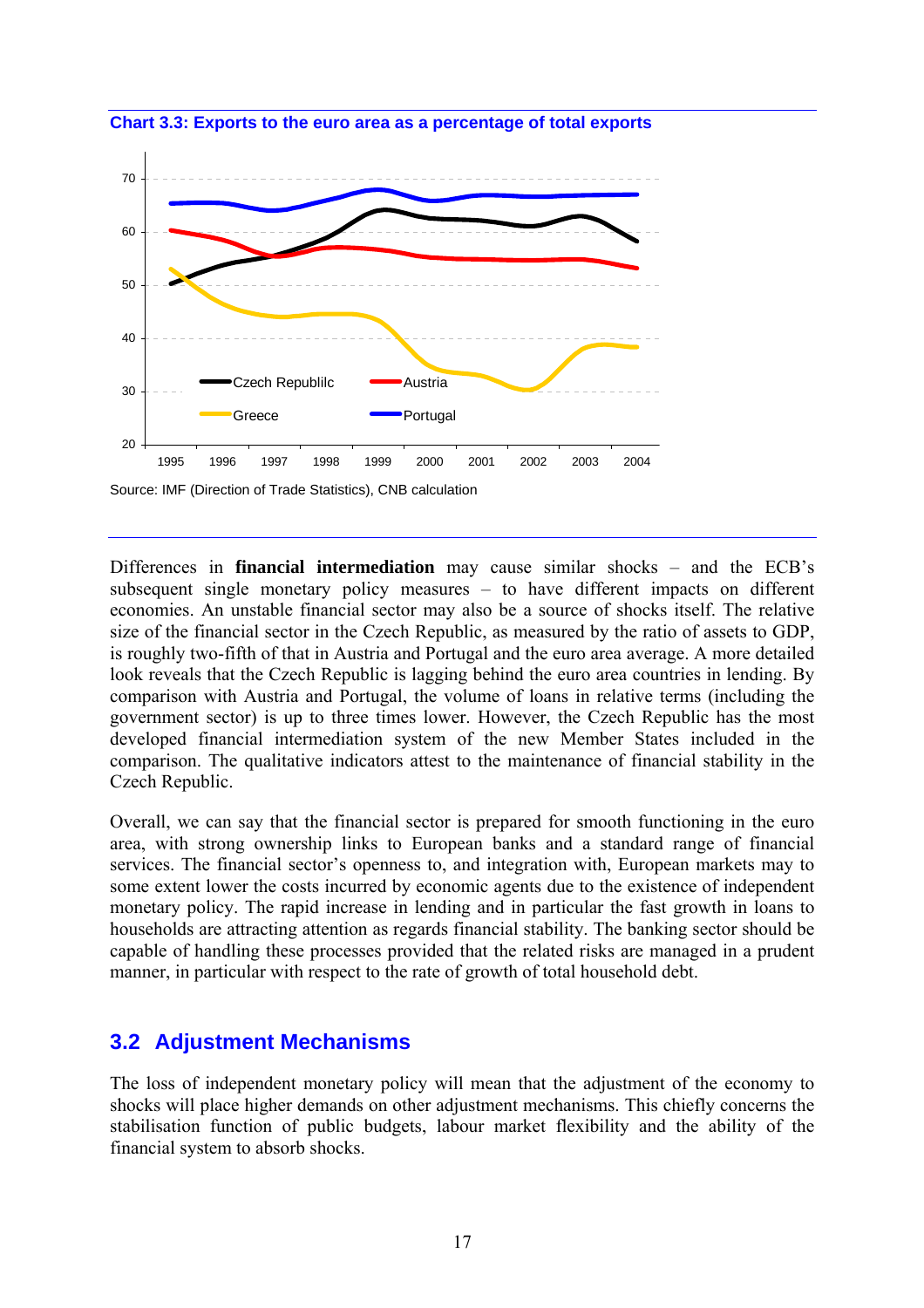Compliance with the Maastricht criteria on the government deficit and debt is only one dimension in assessing whether **the public finances of the Czech Republic** are capable of functioning within the European fiscal regulations. From the macroeconomic point of view, it is vital to take into account whether sufficient room has been created for the stabilisation function of public budgets. The ability to respond via public finances to any negative exogenous shocks will be determined by the distance of the current deficit from the 3% reference value. The more the government can reduce the government sector deficit towards zero, especially in its structural part, the more room it will have for the functioning of automatic stabilisers and, in the extreme case, also for implementing active discretionary fiscal policy. Emphasis should be placed, above all, on creating government sector surpluses in periods of high economic growth. Continuing consolidation of Czech public finances is an important factor not only as regards future fulfilment of the Maastricht criterion on the public budget deficit, but also for creating room for the stabilisation function of public budgets after the country joins the euro area.

The growth in nominal public debt, despite the expected stabilisation of its share in GDP, has in recent years led to growing debt service costs. This could reduce the room for the stabilising function of public budgets. Achieving long-term sustainability of public finances, especially by dealing with the effect of population ageing on the social system, is a challenge for maintaining fiscal policy effectiveness.

**Price and wage flexibility** is an important precondition for the economy to be able to absorb shocks to which the single monetary policy cannot respond. The analyses show that the flexibility of real wages in the Czech Republic is similar to that in most of the countries included in the comparison (i.e. Hungary, Poland and Slovakia), although it seems to have been falling somewhat over time. Lower flexibility by comparison with the other countries is also observed for prices.

**The ability of the Czech labour market to absorb shocks** is average by European comparison (this, however, may be a fairly low standard, because the European labour market is itself going through a period where there is a need for structural reforms). Nevertheless, in some areas the labour market is considerably less flexible and the monitored indicators suggest a risk of further deterioration. The institutional rules on the labour market still handicap above all people with low skills. The main risk factors are the interaction of taxes and social benefits, the costs of dismissing employees having open-ended employment contracts, and a rising minimum wage.

The labour market is still characterised by relatively high long-term and structural unemployment (see Chart 3.4). Although long-term unemployment is still a smaller problem than in some other countries (particularly Poland, Slovakia and Greece), the regional differences in unemployment in the Czech Republic are quite large by comparison with other countries. This may be due to significant regional gaps between the demand for, and supply of, labour and the low regional mobility of the labour force. The relatively low mobility within the Czech Republic suggests the likelihood of low international mobility and therefore it cannot be relied on as an adjustment mechanism. Moreover, international mobility within the European Union is administratively restricted for the new EU members in most of the original Member States.

Labour market flexibility is to a great extent determined by institutional rules. The effect of collective pay agreements on wage setting is relatively low in the Czech Republic by comparison with other countries. According to the comparisons performed, the impact of the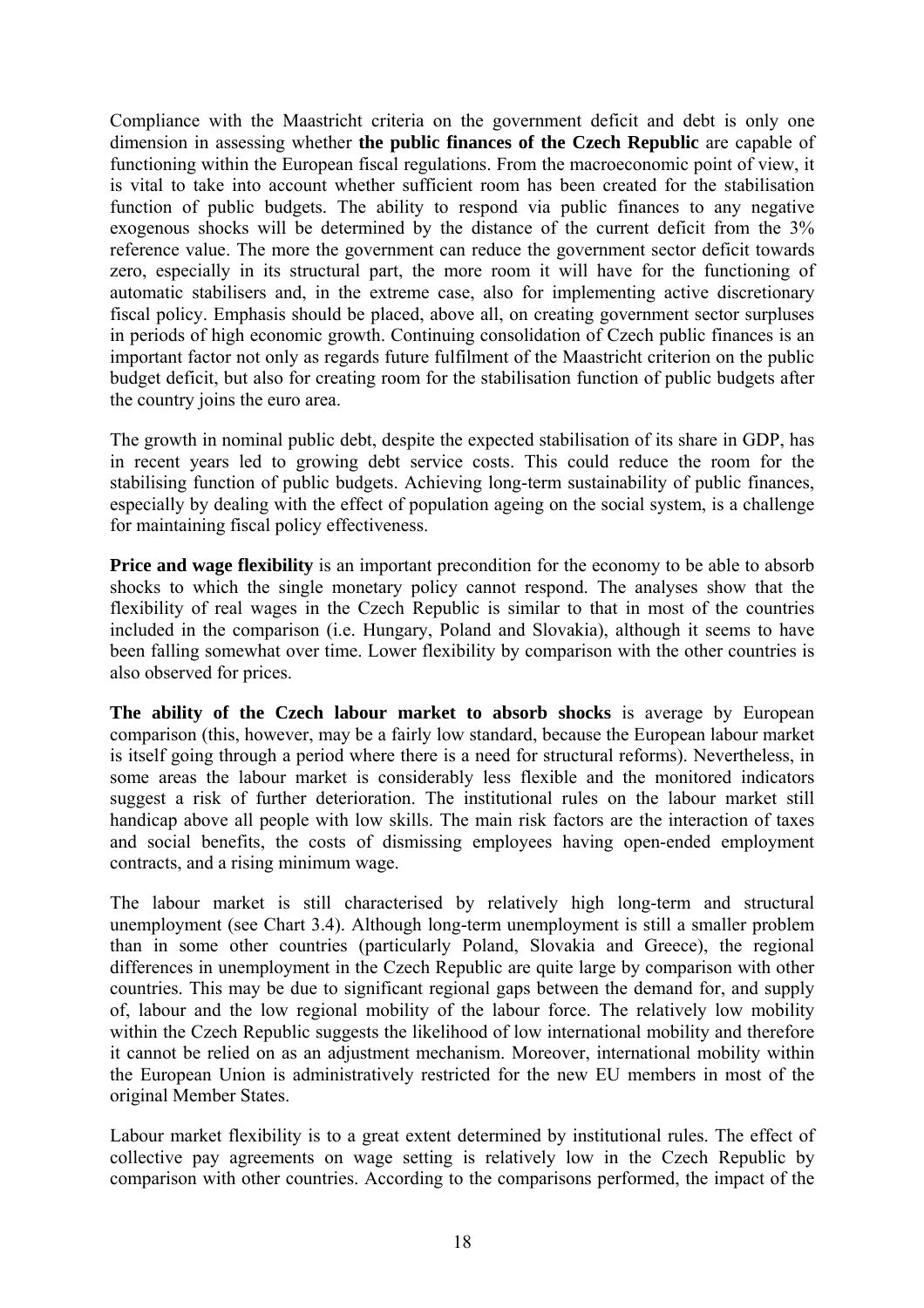minimum wage on the flexibility of low wages and on job creation is lower on average in the Czech Republic than in some other countries. Employment protection can have an adverse effect on the demand for labour. The costs of terminating an open-ended employment contract in the event of it being of short duration are relatively high.



Czech Republic **Austria Greece Portugal** 



1

Overall labour taxation is also high in the Czech Republic; this could be another risk factor for labour market flexibility should the cost of labour rise to the level usual in EU countries. Compared to other countries, the Czech Republic also continues to have relatively high taxation of people with low skills. Thanks to tighter conditions for qualifying for unemployment benefit and social benefits, the motivation to seek employment seems to have improved slightly, although the system of taxes and social benefits has not been fundamentally changed. Some improvement has been recorded in the regulation of the business environment, with the introduction of easier procedures for setting up businesses in 2005. This may positively affect job creation and thereby improve labour market flexibility. However, by international comparison, entrepreneurship in the Czech Republic is still hampered by major administrative obstacles.<sup>10</sup>

**Stability and profitability of the financial sector** is a precondition for the sector to be able to assist in eliminating the impacts of economic shocks.<sup>11</sup> Recent years have seen privatisation-related and state-supported clean-ups of banks' balance sheets and improvements in their credit portfolios. As of the end of 2004, the Czech banking sector had better-quality loan portfolios than Poland, Slovakia and Greece. The coverage of nonperforming loans by provisions in the Czech banking sector is comparable to that in the euro area. The capital adequacy ratio of the Czech banking sector (12.6% in 2004) indicates

Source: Eurostat

*<sup>10</sup> An OECD index was used to compare the aforementioned administrative obstacles – see the 2005 study* 

*entitled "Product Market Regulation in OECD Countries, 1998 to 2003".*<br><sup>11</sup> The stability and profitability of the financial sector were examined using data on the situation in the banking *sector. This approach was used because of the banking sector's decisive weight in the financial sector, the scope of supervision and the availability of relevant data for the international examination.*